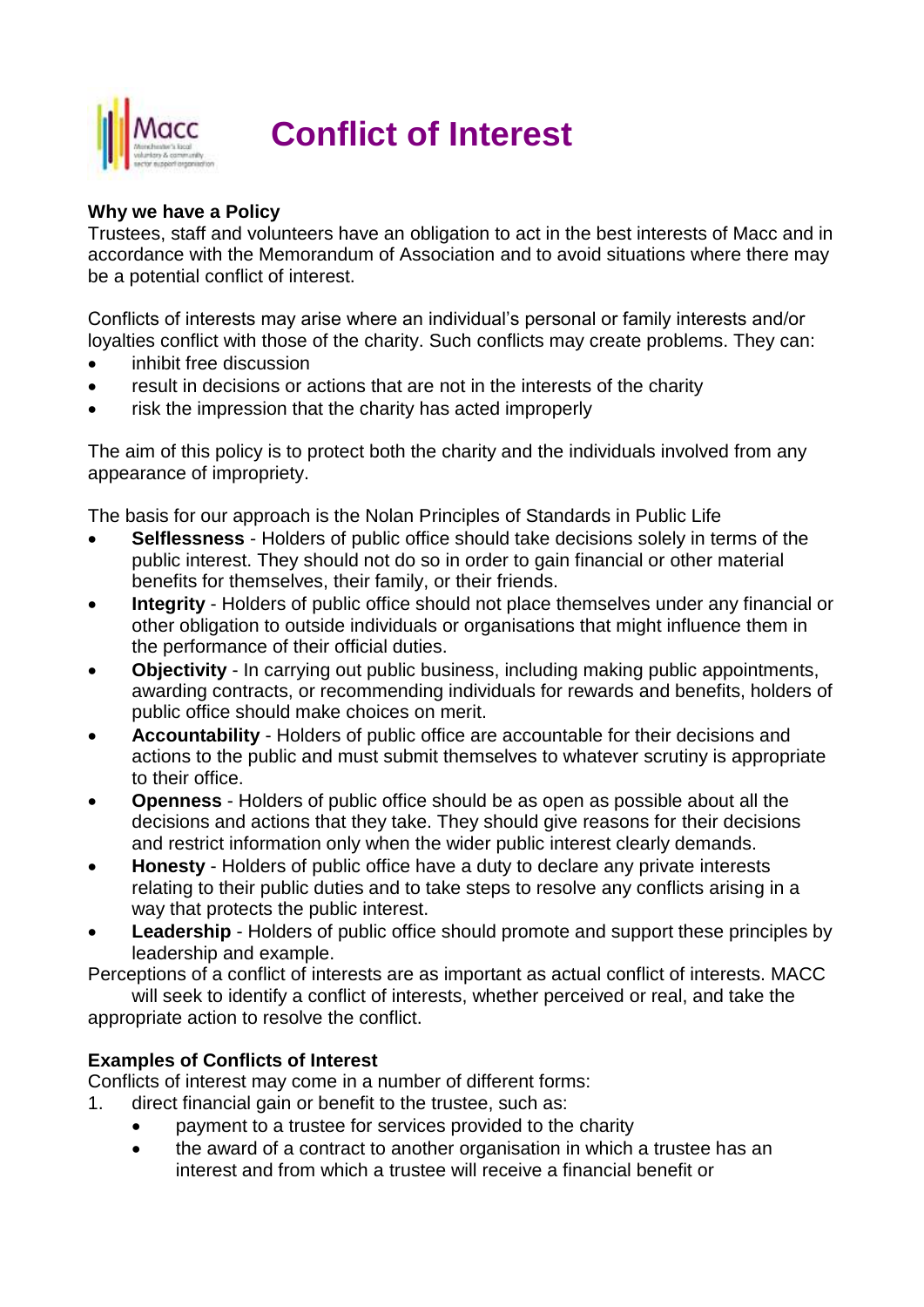- the employment of a trustee in a separate post within the charity, even when the trustee has resigned in order to take up the employment
- 2. indirect financial gain, such as:
	- employment by the charity of a spouse or partner of a trustee, where their finances are interdependent
	- non-financial gain, such as when a user of the charity's services is also a trustee and
	- conflict of loyalties, such as where a trustee is appointed by the local authority or by one of the charity's funders, or where a friend of a trustee is employed by the charity

#### **The Declaration of Interests**

Accordingly, Macc expects all trustees, staff and volunteers to declare their interests, and any gifts or hospitality received in connection with their role in the charity. This declaration should be in writing to the Company Secretary (see Appendix 2).

To be effective, the declaration of interests needs to be updated at least annually and also when any changes occur.

If you are not sure what to declare, or when your declaration needs to be updated, please err on the side of caution. If you would like to discuss this issue, please contact the company secretary for confidential guidance.

This register of interests shall also be used to record all gifts of a value over £10 received by the trustees, staff or volunteers. Interests and gifts will be recorded on the charity's register of interests, which will be maintained by the Company Secretary. The register will be accessible on request to all staff, trustees, funders and contractual partners and to the Charity Commission.

# **Data Protection**

The information provided will be processed in accordance with data protection principles as set out in the Data Protection Act 1998. Data will be processed only to ensure that trustees and staff act in the best interests of the charity. The information provided will not be used for any other purpose.

#### **What to do if you face a Conflict of Interest**

If you or a Connected Person (see Appendix 3) are a user of the charity's services, you should not be involved in decisions that directly affect the service that you or the Connected Person receives. You should declare your interest at the earliest opportunity and withdraw from any subsequent discussion. The same applies if you face a conflict for any other reason.

You may, however, participate in discussions from which you may indirectly benefit, for example where the benefits are universal to all users, or where your benefit is minimal. Those trustees who are users of the charity's services should not receive any added benefit over and above that received by any other user or beneficiary of the charity. If you fail to declare an interest that is known to the Company Secretary or the Chair of the Board, it will be their duty to declare that interest.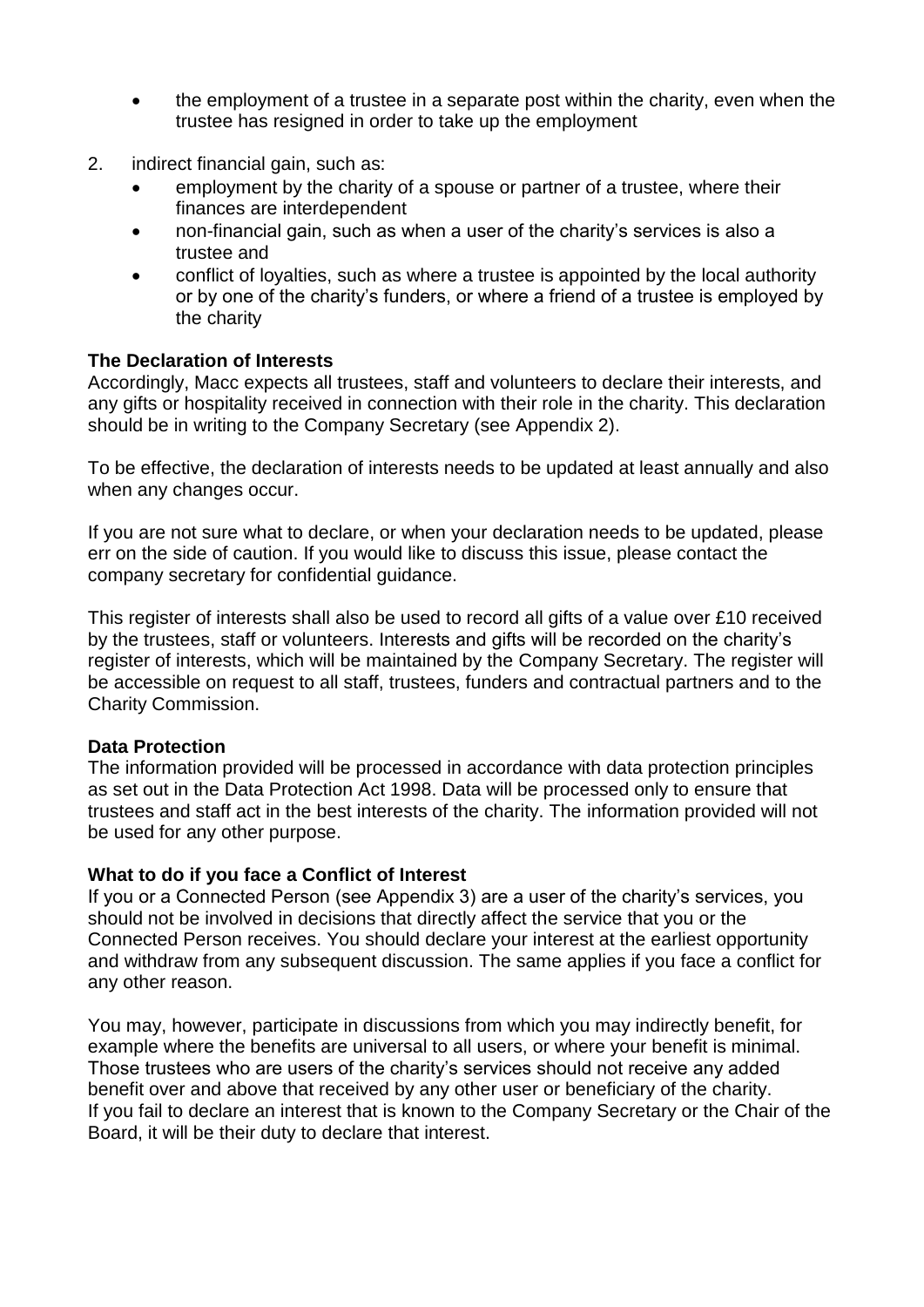#### **Decisions taken where a Trustee, Member of Staff or Volunteer has an Interest**

In the event of having to decide upon a question in which a trustee, member of staff or volunteer has an interest, all decisions will be made by vote, with a simple majority required. In the case of the Board of Trustees, a quorum must be present for the discussion and decision; interested parties will not be counted when deciding whether the meeting is quorate. Interested board members may not vote on matters affecting their own interests.

All decisions under a conflict of interest will be recorded by the Company Secretary and reported in the minutes of the meeting. The report will record:

- the nature and extent of the conflict
- the actions taken to manage the conflict

Where a trustee, member of staff or volunteer benefits from the decision, this will be reported in the annual report and accounts in accordance with the current Charities SORP.

All payments or benefits in kind to trustees will be reported in the charity's accounts and annual report, with amounts for each trustee listed for the year in question.

Where a member of staff is connected to a party involved in the supply of a service or product to the charity, this information will also be fully disclosed in the annual report and accounts.

Independent external moderation will be used where conflicts cannot be resolved through the usual procedures.

#### **Managing Contracts**

If you have a conflict of interest, you must not be involved in managing or monitoring a contract in which you have an interest. Monitoring arrangements for such contracts will include provisions for an independent challenge of bills and invoices and termination of the contract if the relationship is unsatisfactory.

Further guidance may be found in: A Guide to Conflicts of Interest for Charity Trustees (Charity Commission, tel. 0845 3000 218: [http://tinyurl.com/ydjhxj2.](http://tinyurl.com/ydjhxj2) NB This policy is based on a model supplied by the Institute of Chartered Secretaries and Administrators  $(ICSA)$ .)

#### **Lobbying and Campaigning**

Macc maintains its right as an organisation to challenge poor practice and policy by any other agency (public, private or voluntary sector) in a reasonable and constructive manner. The right to do this takes precedence over funding and contractual relationships. If you are concerned that a funding or contractual relationship may be in conflict with Macc's policy position you should discuss the situation with the Chief Executive or Chair as appropriate.

As an infrastructure support agency we may provide communities and organisations with the generic tools to organise their own campaigns and lobbying activities as they wish.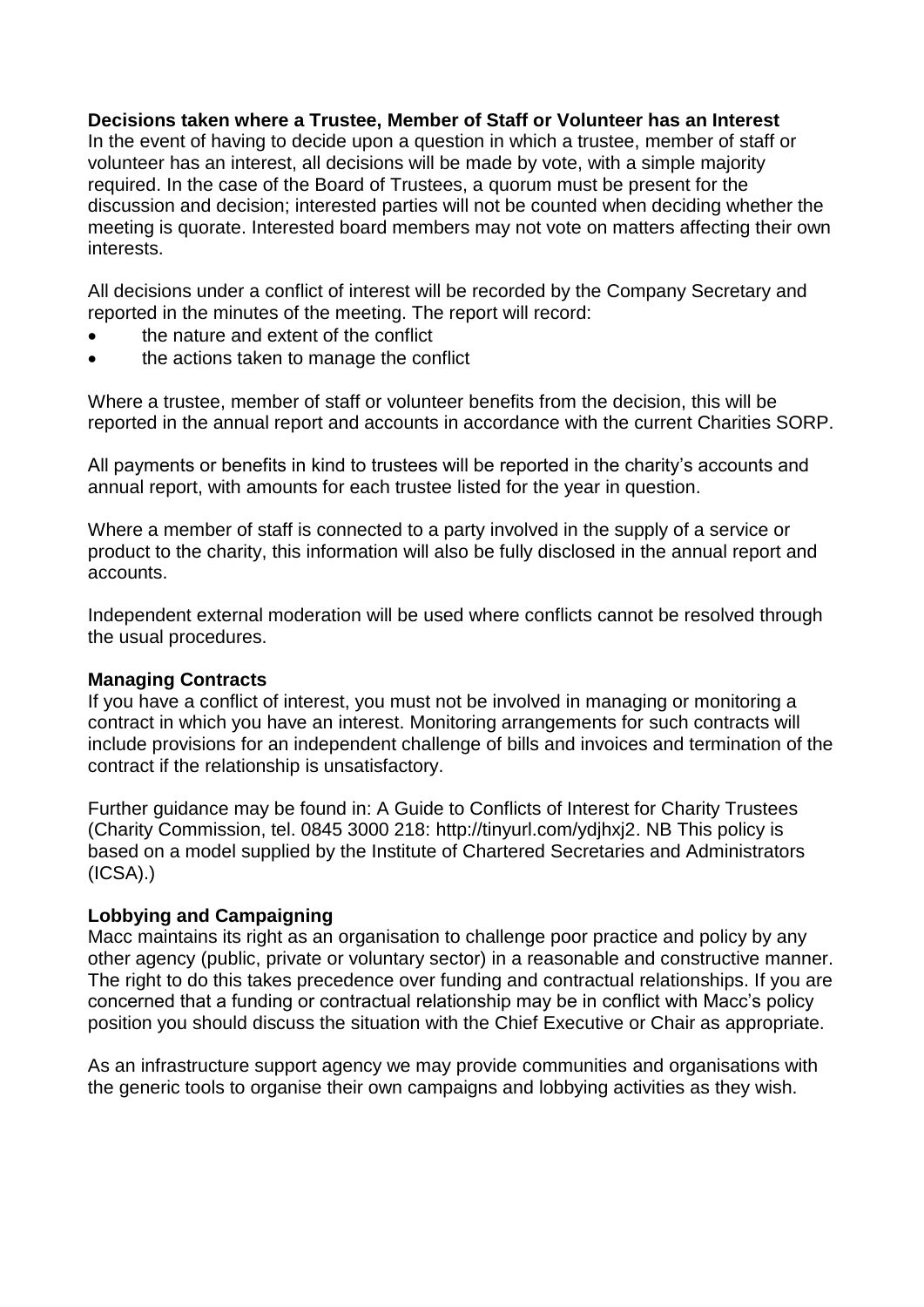# **Appendix 1: Checklist for trustees**

- 1. If you have identified that a conflict of interest exists, are you receiving a material benefit as a result of that conflict of interest? (Details of benefits which need to be authorised can be found in section 3 of the Charity Commission guide).
- 2. If no, have you, declared the interest in the register of interests and not taken part in any discussions/voting on that issue?
- 3. If yes, has the benefit been authorised?
- 4. Does the governing document contain authority for the benefit arising from the conflict of interest?
- 5. If yes, have the charity's trustees complied strictly with the terms of the authority contained in the governing document?
- 6. If no, have the charity's trustees applied to the Commission for authority (see section 6 of the guide)?
- 7. Once the charity's trustees have the necessary authority, are there procedures in place to manage the conflict of interest effectively (see section 7 of the guide)?
- 8. If no, have the charity's trustees ensured that procedures are put in place for managing conflicts of interest?
- 9. Have the charity's trustees ensured that any benefit received by the trustees is disclosed in the annual report and accounts (see section 7 of the guide)?

# **Appendix 2: Notification of Conflicts of Interest**

Where a trustee, staff member or volunteer identifies a possible conflict of interest, they should submit a brief written memo to the company secretary, setting out:

- name and role
- date
- nature of possible conflict of interest
- value of any material benefit involved

The Company Secretary will request additional information if necessary.

# **Appendix 3: Definition of a Connected Person**

- 1. A trustee, their child, stepchild, parent, grandchild, grandparent, brother or sister
- 2. The spouse or civil partner of any of the above, including a person living with another as that person's husband or wife or a person living with another as if they were civil partners
- 3. A person carrying on business in partnership with any of the persons mentioned above
- 4. Any institution which is controlled either individually or by two or more people mentioned above. By this we mean they are able to secure that the affairs of the institution are conducted in accordance with their wishes
- 5. A body corporate in which any of the people mentioned above has a substantial interest, either solely, or between two or more people. By this we mean someone who: (a) has shares that have a nominal value of more than one-fifth of the share capital; or (b) can control the exercise of more than one-fifth of the voting power at any general meeting